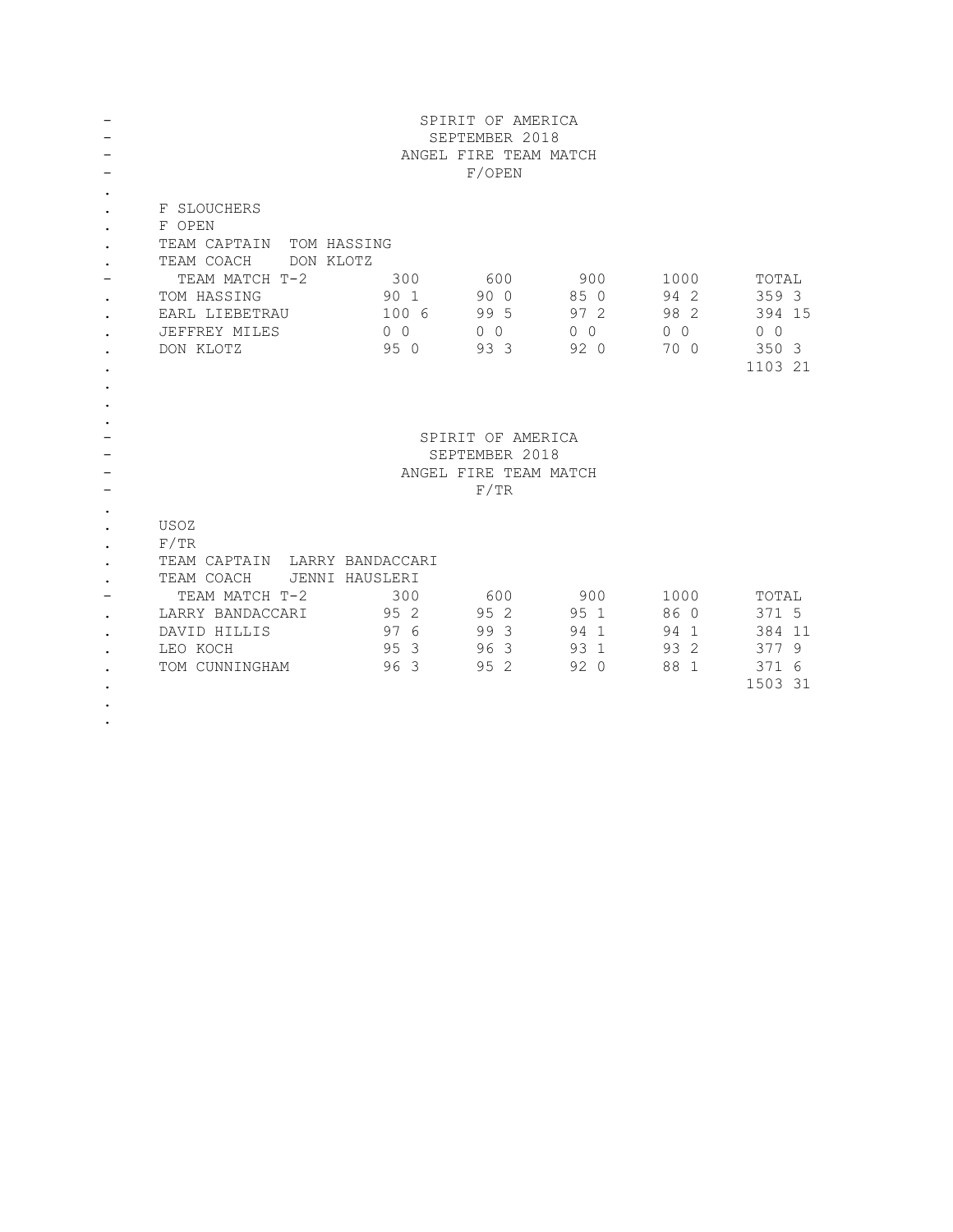|                                                                            |                                                                                                                                                                                               |                                              | SPIRIT OF AMERICA<br>SEPTEMBER 2018<br>ANGEL FIRE TEAM MATCH<br>TARGET RIFLE |                                      |                                        |                                                          |
|----------------------------------------------------------------------------|-----------------------------------------------------------------------------------------------------------------------------------------------------------------------------------------------|----------------------------------------------|------------------------------------------------------------------------------|--------------------------------------|----------------------------------------|----------------------------------------------------------|
| $\bullet$<br>$\bullet$<br>$\bullet$<br>$\bullet$<br>$\bullet$<br>$\bullet$ | US VETERANS CLOWDIS<br>TARGET RIFLE<br>TEAM CAPTAIN BLAIR CLOWDIS<br>TEAM COACH BLAIR CLOWDIS<br>ТЕАМ МАТСН Т-2<br>ROBERT STEKETEE 100 7<br>GERARD DECOSTA<br>JON RHYNARD<br>JAMES (JP) YOUNG | 300<br>100 5<br>993<br>1006 1003             | 600<br>100 5 99 4<br>98 5<br>995                                             | 900<br>983<br>996<br>985             | 1000<br>100 6<br>100 5<br>94 2<br>97 1 | TOTAL<br>399 22<br>396 18<br>391 16<br>395 15<br>1581 71 |
| $\bullet$<br>$\bullet$<br>$\bullet$<br>$\bullet$                           | US VETERANS RASMUSSEN<br>TARGET RIFLE<br>TEAM CAPTAIN GARY RASMUSSEN<br>TEAM COACH GARY RASMUSSEN<br>ТЕАМ МАТСН Т-2<br>RICKY L. HUNT<br>WAYNE BUDBILL<br>JON HOWELL<br>KEITH HOVERSTAD        | 300<br>100 3<br>100 8<br>100 5<br>100 6      | 600<br>997<br>100 5<br>100 5<br>985                                          | 900<br>100 6<br>986<br>996<br>984    | 1000<br>993<br>90 1<br>99 4<br>98 3    | TOTAL<br>398 19<br>388 20<br>398 20<br>394 18<br>1578 77 |
| $\bullet$<br>$\bullet$                                                     | USNRT<br>TARGET RIFLE<br>TEAM CAPTAIN TRUDIE FAY<br>TEAM COACH<br>BRIAN MRNAK<br>TEAM MATCH T-2<br>TRUDIE FAY<br>JOHN FIELD<br>BEN LUCCHESI<br>JERRY ILIFF                                    | 300<br>100 7 100 8<br>100 6<br>100 5<br>98 2 | 600<br>988<br>100 9<br>994                                                   | 900<br>100 6<br>984<br>98 2<br>100 4 | 1000<br>997<br>984<br>94 5<br>95 1     | TOTAL<br>399 28<br>394 22<br>392 21<br>392 11<br>1577 82 |
| $\bullet$<br>$\bullet$<br>$\bullet$<br>$\bullet$                           | IDAHO<br>TARGET RIFLE<br>TEAM CAPTAIN CHRISTINE CRANDALL<br>TEAM COACH<br>JOHN SMITH<br>TEAM MATCH T-2<br>JIM FOSTER<br>CHRISTINE CRANDALL<br>STEFFEN BUNDE<br>JOHN SMITH                     | 300<br>100 8<br>100 2<br>100 5<br>993        | 600<br>100 6<br>99 5<br>98 7<br>98 2                                         | 900<br>100 4<br>994<br>100 5<br>99 1 | 1000<br>99 2<br>941<br>91 1<br>100 1   | TOTAL<br>399 20<br>392 12<br>389 18<br>396 7<br>1576 57  |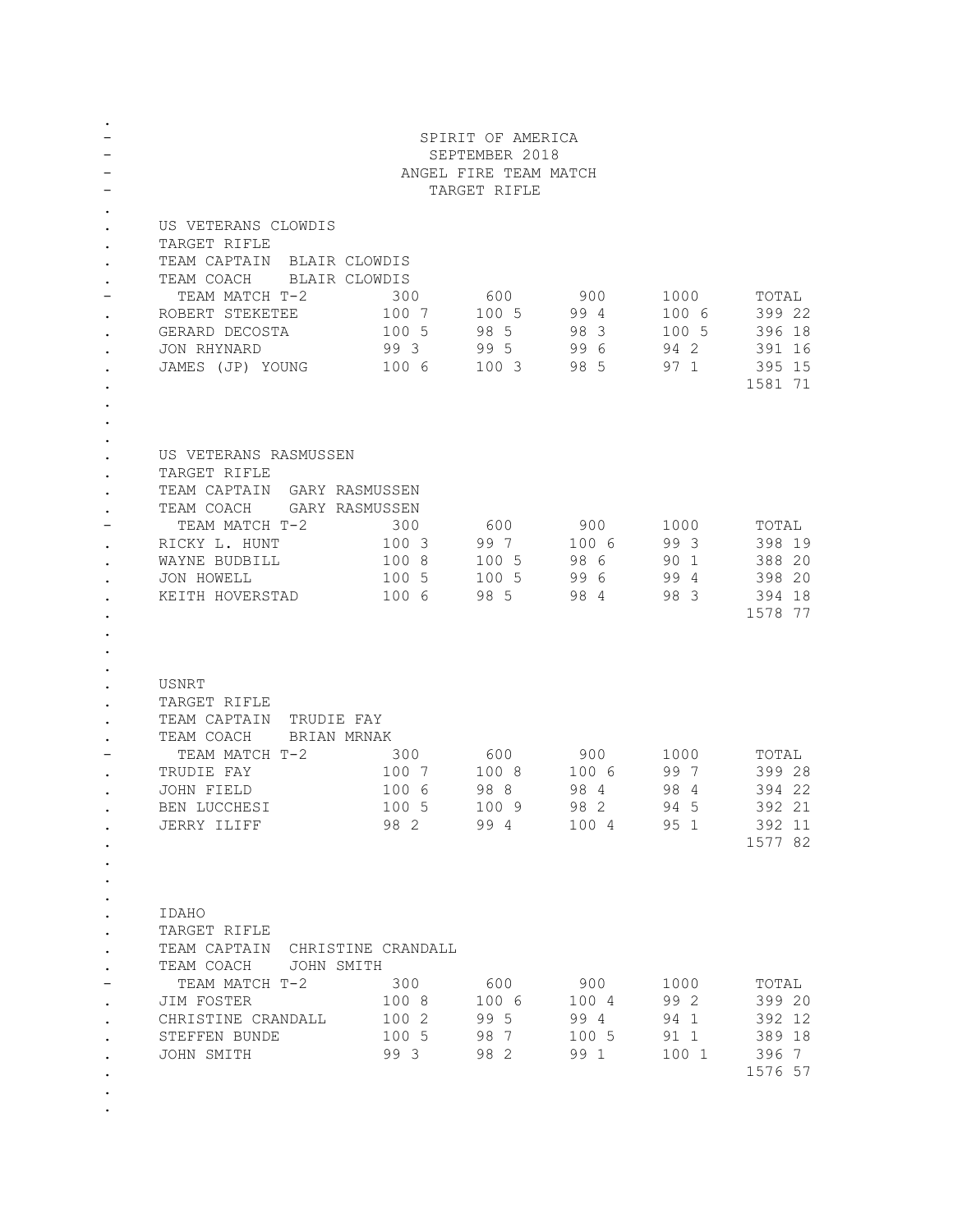| $\bullet$<br>$\bullet$ | US VETERANS OCONNELL<br>TARGET RIFLE<br>TEAM CAPTAIN JIM OCONNELL<br>TEAM COACH JIM OCONNELL<br>TEAM MATCH T-2<br>PETER CHURCH<br>NOMA MAYO<br>MARTIN MAYO<br>RANDY PIKE                       | 300<br>100 6<br>100 7<br>100 6<br>100 7 | 600<br>98 4<br>100 5<br>100 4<br>100 6      | 900<br>995<br>997<br>100 7<br>99 2  | 1000<br>98 3<br>99 4<br>86 1<br>87 1 | TOTAL<br>395 18<br>398 23<br>386 18<br>386 16<br>1565 75 |
|------------------------|------------------------------------------------------------------------------------------------------------------------------------------------------------------------------------------------|-----------------------------------------|---------------------------------------------|-------------------------------------|--------------------------------------|----------------------------------------------------------|
| $\bullet$              | NEW FRIENDS<br>TARGET RIFLE<br>TEAM CAPTAIN JAMES GAINES<br>TEAM COACH BILL MEADE<br>300<br>TEAM MATCH T-2<br><b>JAMES GAINES</b><br><b>JOHN GILES</b><br>MICHAEL SCHALLOW 100 7<br>BILL MEADE | 99 7<br>95 2<br>100 3                   | 600 900<br>1006 993<br>994<br>100 4<br>98 5 | 100 6<br>99 4<br>993                | 1000<br>943<br>93 0<br>91 0<br>98 4  | TOTAL<br>392 19<br>387 12<br>390 15<br>395 15<br>1564 61 |
| $\bullet$<br>$\bullet$ | US VETERANS CRANDALL<br>TARGET RIFLE<br>TEAM CAPTAIN DAVID CRANDALL<br>TEAM COACH<br>DAVID CRANDALL<br>TEAM MATCH T-2<br>NORM CRAWFORD<br>CHARLES CLARK<br>RON SEKELLICK<br>RANDY GREGORY      | 300<br>994<br>90 5<br>985<br>100 6      | 600<br>98 0<br>100 4<br>984<br>100 3        | 900<br>994<br>100 4<br>995<br>100 7 | 1000<br>97 6<br>97 3<br>83 1<br>99 3 | TOTAL<br>393 14<br>387 16<br>378 15<br>399 19<br>1557 64 |
|                        | PANOLA<br>TARGET RIFLE<br>TEAM CAPTAIN<br>TONY MILLER<br>TEAM COACH<br>YVONNE ROBERTS<br>TEAM MATCH T-2<br>THOMAS COGGINS<br>GREGG FOSTER<br>YVONNE ROBERTS<br>TONY MILLER                     | 300<br>95 2<br>99 7<br>100 4<br>99 3    | 600<br>90 1<br>96 O<br>100 8<br>99 3        | 900<br>92 2<br>99 4<br>98 3<br>98 3 | 1000<br>94 1<br>94 4<br>97 2<br>964  | TOTAL<br>371 6<br>388 15<br>395 17<br>392 13<br>1546 51  |

- . .
- .
-